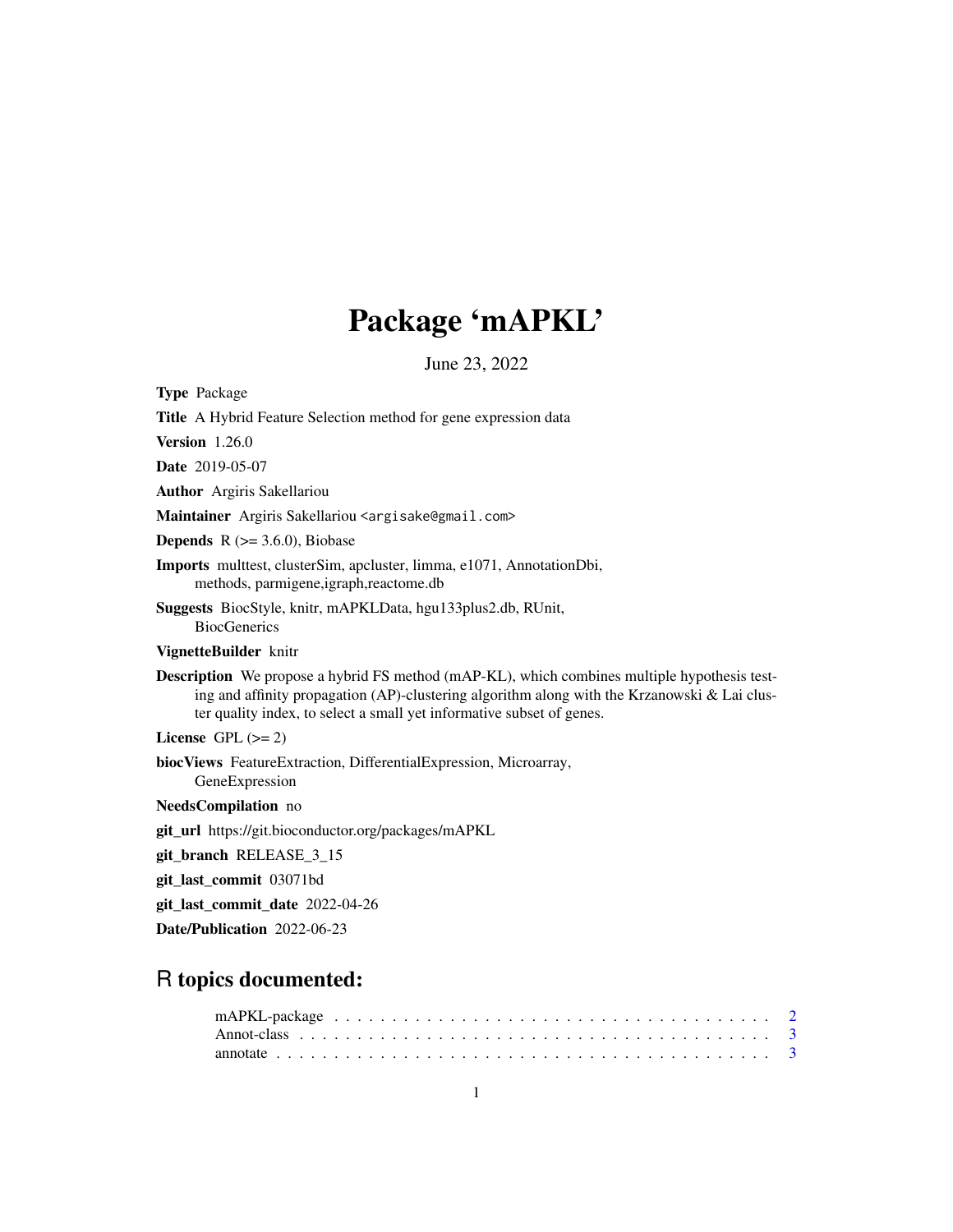<span id="page-1-0"></span>

| Index |  |
|-------|--|

mAPKL-package *A hybrid feature selection method for gene expression data*

# Description

A hybrid FS method (mAP-KL), which combines multiple hypothesis testing and affinity propagation (AP) clustering algorithm along with the Krzanowski & Lai cluster quality index, to select an informative subset of genes.

# Details

| Package: | mAPKL       |
|----------|-------------|
| Type:    | Package     |
| Version: | 0.99.01     |
| Date:    | 2014-05-07  |
| License: | $GPL (= 2)$ |

#### Author(s)

Argiris Sakellariou Argiris Sakellariou <a.sakellariou@gonkhosp.gr>

### References

A. Sakellariou, D. Sanoudou, and G. Spyrou, "Combining multiple hypothesis testing and affinity propagation clustering leads to accurate, robust and sample size independent classification on gene expression data, " BMC Bioinformatics, vol. 13, p. 270, 2012.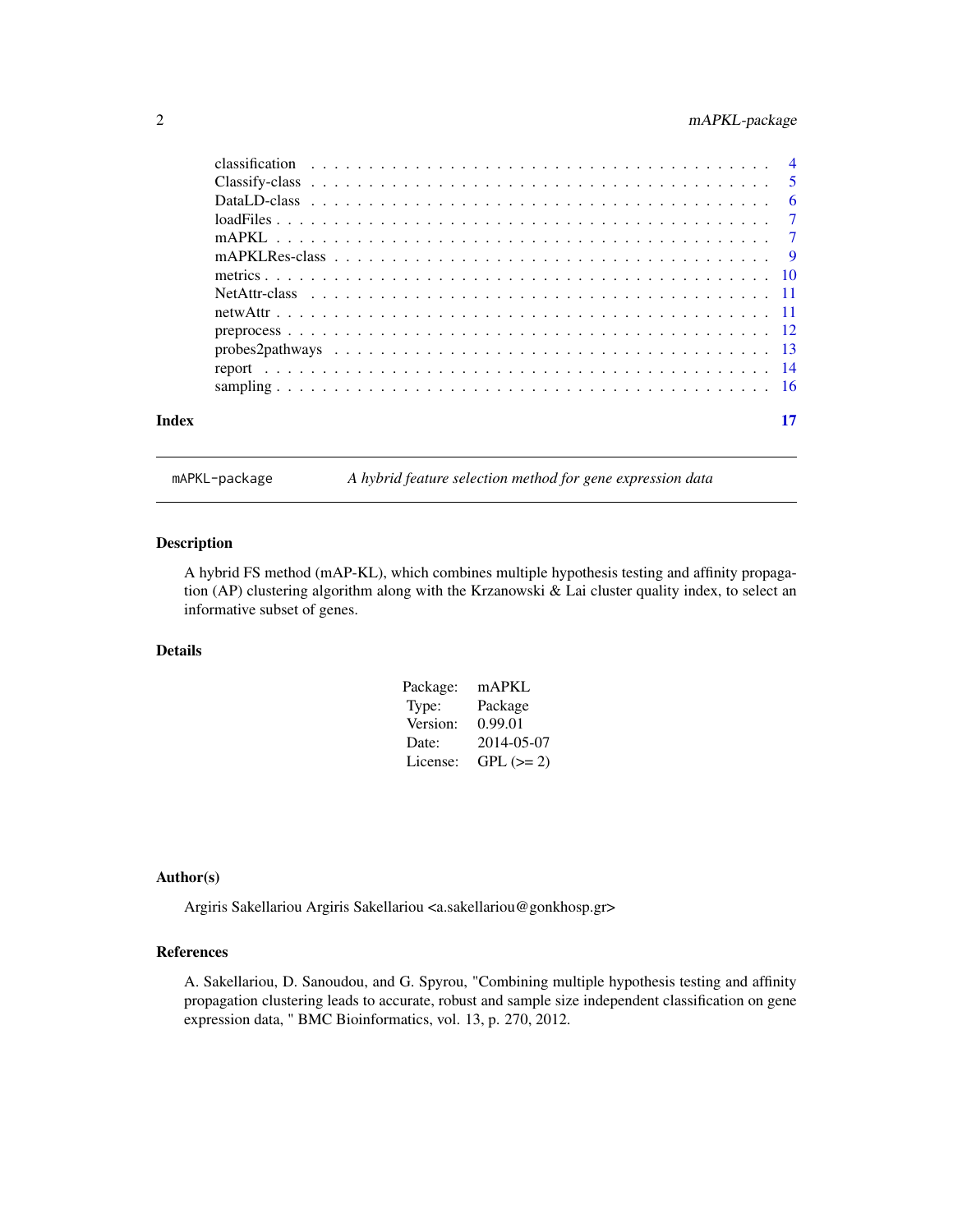<span id="page-2-0"></span>

#### <span id="page-2-1"></span>Description

S4 class for storing Annot analysis results

# Slots

The following slots are defined for [Annot](#page-2-1) objects:

results: The accumulated annotation results

probe: The probe id

symbol: The official gene symbol

entrezId: The Entrez gene Identifier

ensemblId: The ensembl ID as indicated by ensembl

map: The cytoband locations of the gene

#### Author(s)

Argiris Sakellariou <a.sakellariou@gonkhosp.gr>

annotate *Genome annotation of the "exemplars".*

#### Description

The user may extract several genome specific information for the "exemplars" as described in the microarray annotation file.

#### Usage

annotate(exemplars,chip)

#### Arguments

| exemplars | The "exemplars" of the mAPKL class.                                      |
|-----------|--------------------------------------------------------------------------|
| chip      | The platforms's name of the microarray chip used (e.g. "hgu133plus2.db") |

# Details

This function uses as key the probe id and returns the mathing information as described in the gene chip annotation file. The returned information are ussually multiple to the number of probe ids (one to many relationship) and are stored in the results. In the rest items only the first of the returned values are stored.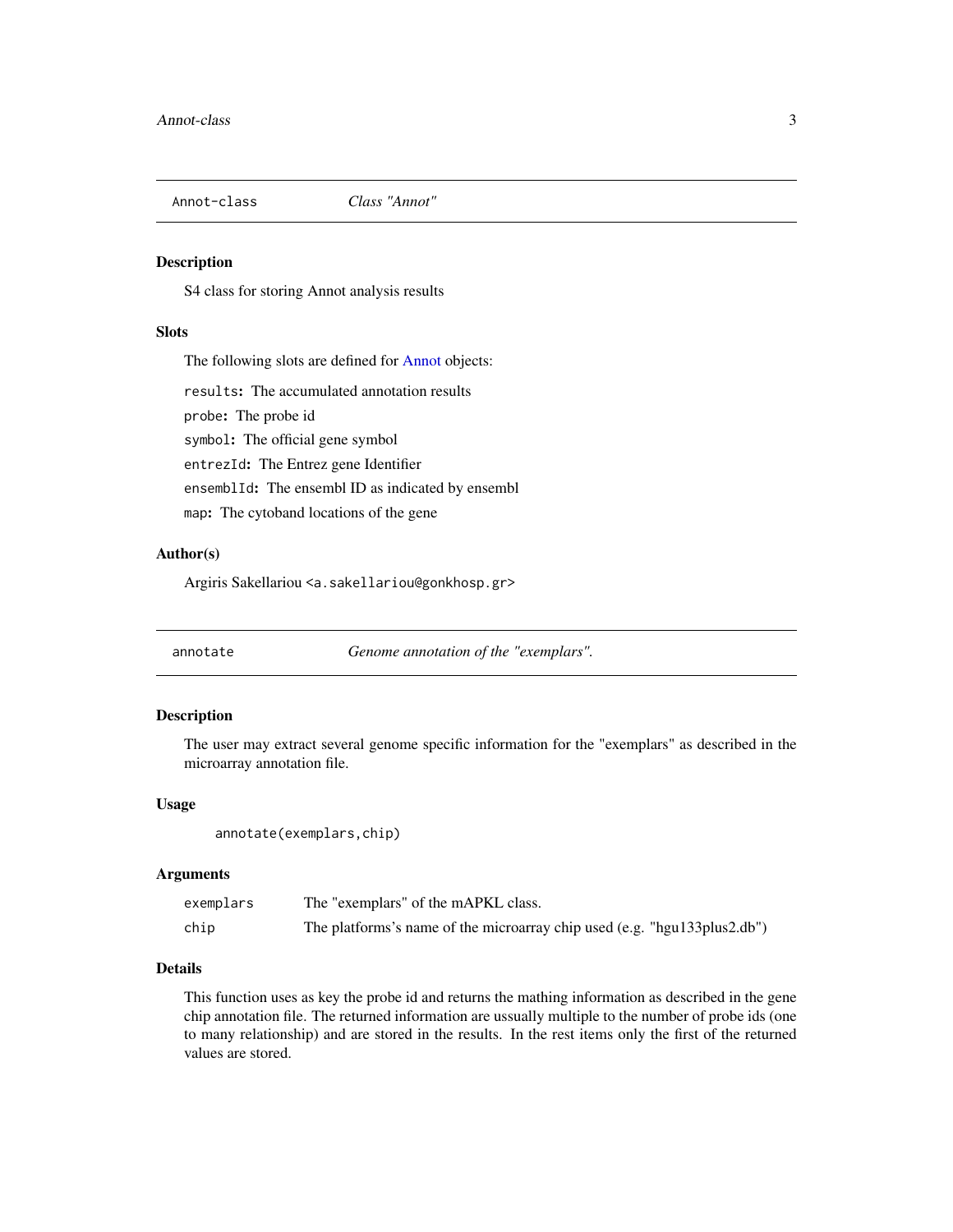#### <span id="page-3-0"></span>Value

| results   | The accumulated annotation results.     |
|-----------|-----------------------------------------|
| probe     | The probe id.                           |
| symbol    | The official gene symbol.               |
| entrezId  | The Entrez gene Identifier.             |
| ensemb1Id | The ensembl ID as indicated by ensembl. |
| map       | The cytoband locations of the gene.     |

# Author(s)

Argiris Sakellariou

#### Examples

## We use the "exemplars" from the mAPKL.Rd example

exemplrs <- c(24, 26, 42, 45, 63, 81, 95, 99, 102, 113, 134, 135, 145, 152, 168) names(exemplrs)<- c("215717\_s\_at", "1561358\_at", "222752\_s\_at", "233922\_at", "218871\_x\_at", "33323\_r\_at", "244311\_at", "220932\_at", "205508\_at", "209596\_at", "215180\_at", "1560638\_a\_at", "201852\_x\_at", "229947\_at", "221731\_x\_at")

gene.info <- annotate(exemplrs,"hgu133plus2.db")

classification *Classify samples according to the SVM algorithm*

#### Description

This function performs classification through the Support Vector Machines (SVM) algorithm. The algorithm applies on the "exemplars" dataset. It produces a classification result either on the training set or on a validation set. This function estimates how well the selected "genes" from mAP-KL method discriminate between two phenotypes.The default SVM settings are: "linear" kernel and 5-folds cross-validation. Regarding the parameters for the "linear" kernel ,cost parameter, and for the "radial" kernel, cost and gamma parameters, are estimated automatically through the tune.svm function as described in e1071 r-package.

#### Usage

classification(trExemplObj,classLabels,valExemplObj=NULL,kf=5,kernel="linear")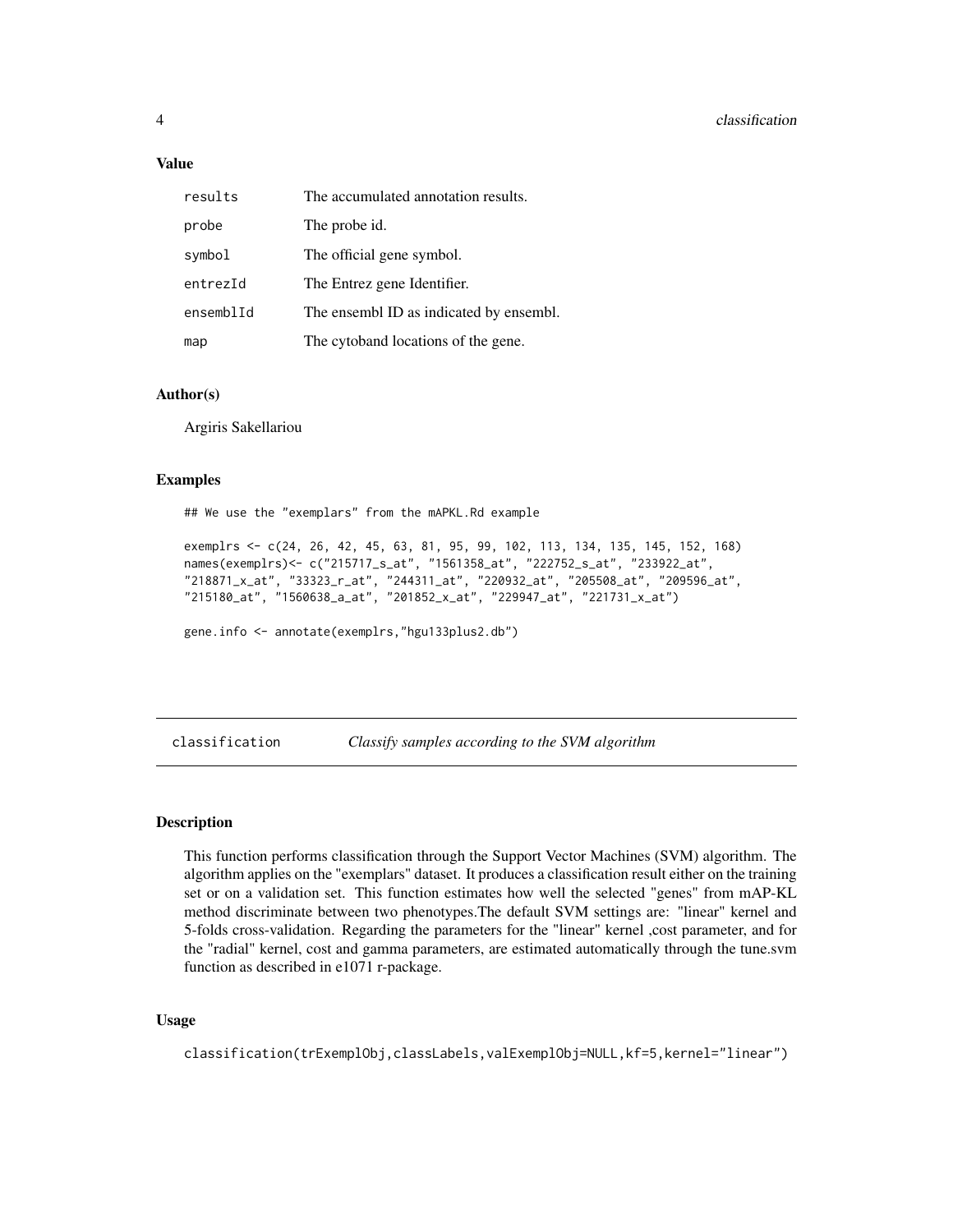# <span id="page-4-0"></span>Classify-class 5

## Arguments

| trExemplObj  | The exemplars train eSet object.                                                                                                                              |
|--------------|---------------------------------------------------------------------------------------------------------------------------------------------------------------|
| classLabels  | The varLabels name in the eSet object where the class labels are stored e.g<br>"type".                                                                        |
| valExemplObi | The exemplars validation eSet object (if not NULL).                                                                                                           |
| kf           | The k-folds value of the cross-validation parameter. The default value is 5-folds.<br>By setting "Loo" or "LOO" a Leave-One-Out Cross Validation is performed |
| kernel       | The type of kernel used for the classification analysis. The default kernel is "lin-<br>ear"                                                                  |

#### Value

| classL    | The labels of the train set                                   |
|-----------|---------------------------------------------------------------|
| valClassL | The labels of the validation set if not NULL                  |
| predLbls  | The predicted labels according to the classification analysis |

#### Author(s)

Argiris Sakellariou

# Examples

```
library(mAPKLData)
data(mAPKLData)
breast <- sampling(Data=mAPKLData, valPercent=40, classLabels="type", seed=135)
normTrainData <- preprocess(breast$trainData)
normTestData <- preprocess(breast$testData)
```

```
exprs(breast$trainData)<-normTrainData$clL2.normdata
exprs(breast$testData)<-normTestData$clL2.normdata
```

```
out.clL2 <- mAPKL(trObj=breast$trainData, classLabels="type",
valObj=breast$testData,dataType=7)
```

```
clasPred <- classification(trExemplObj=out.clL2@exemplTrain, classLabels="type",
valExemplObj=out.clL2@exemplTest)
```
Classify-class *Class "Classify"*

#### <span id="page-4-1"></span>Description

S4 class for storing Classify analysis results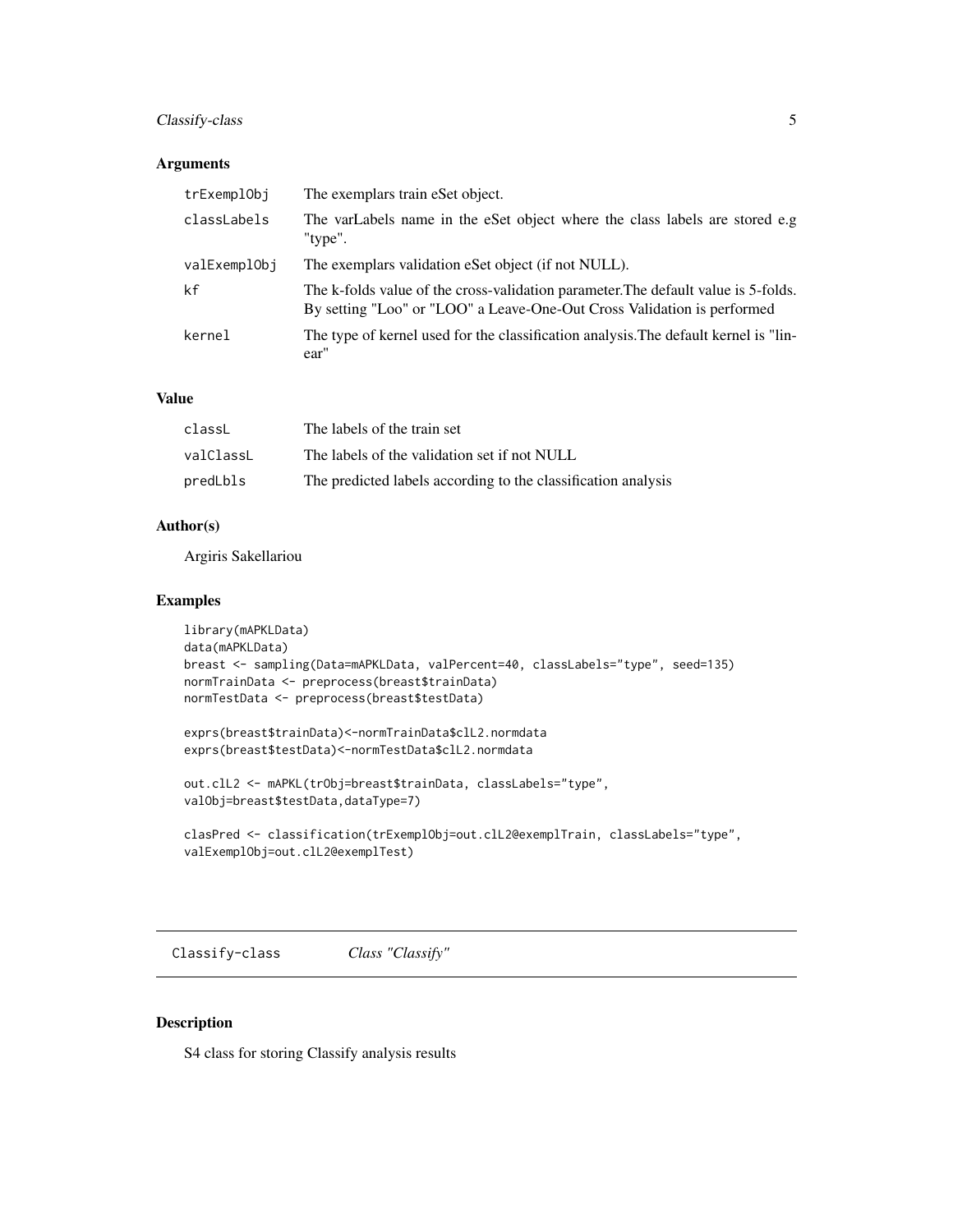<span id="page-5-0"></span>Slots

The following slots are defined for [Classify](#page-4-1) objects:

classL: Number of samples in the data set

valClassL: Subset of samples used for leveraged clustering

predLbls: Vector containing indices of exemplars

AUC: The Area Under the ROC curve as a degree of samples discrimination

Accuracy: The classification accuracy

MCC: The MCC classification meassure

Specificity: The degree of true negative's identification

Sensitivity: The degree of true positive's identification

# Author(s)

Argiris Sakellariou <a.sakellariou@gonkhosp.gr>

DataLD-class *Class "DataLD"*

#### <span id="page-5-1"></span>Description

S4 class for storing DataLD analysis results

#### Slots

The following slots are defined for [DataLD](#page-5-1) objects:

trainObj: An eSet class object of a training set

valObj: An eSet class object of a validation set

#### Author(s)

Argiris Sakellariou <a.sakellariou@gonkhosp.gr>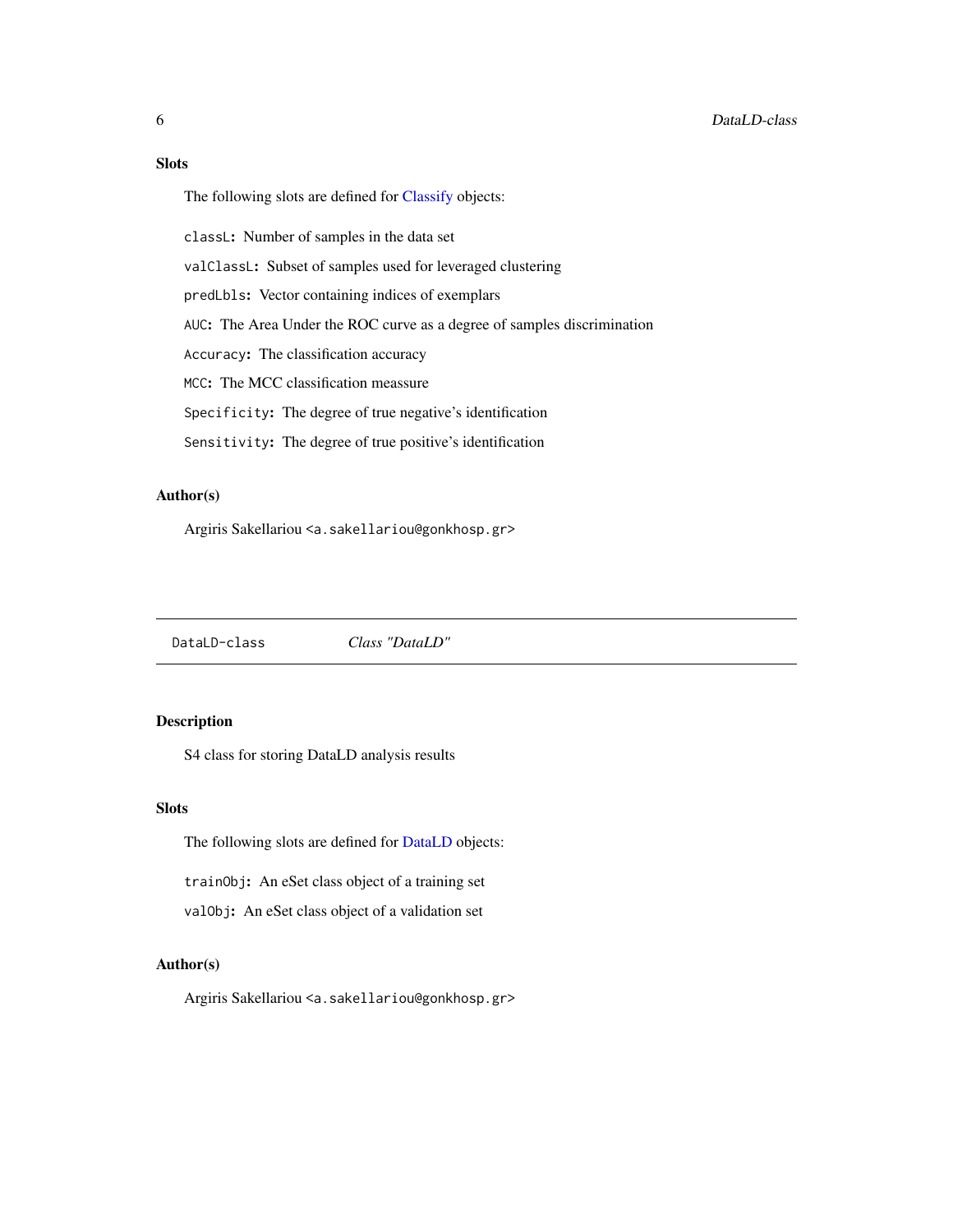<span id="page-6-0"></span>

#### Description

This function loads the train set, the class labels files as well as the test or validation file if any. Then we may perform normalization and (or) log2 transformation.

# Usage

```
loadFiles(filesPath, trainFile, labelsFile, validationFile=NULL,
validationLabels=NULL)
```
#### Arguments

| filesPath        | The path where the files are stored                                                                                       |
|------------------|---------------------------------------------------------------------------------------------------------------------------|
| trainFile        | The genes and the relevant intensity values for feature selection analysis. The<br>file should be of tab-delimited format |
| labelsFile       | The class labels of the samples                                                                                           |
|                  | validation File A further file with genes and intensity values used for validation purposes                               |
| validationLabels |                                                                                                                           |
|                  | The class labels of the validation samples                                                                                |

#### Value

An object of Class [DataLD](#page-5-1)

#### Author(s)

Argiris Sakellariou

mAPKL *The mAP-KL algorithm*

#### Description

We first employ the mt.maxT function from the "multtest" package to rank the genes of the training set and then we reserve the top N genes e.g. $(N = 200)$  for further exploitation. Prior to clustering analysis with Affinity Propagation we apply the index of Krzanowski and Lai as included in the "ClusterSim" package to determine the number of clusters solely on the disease samples of the training test set. The final step involves the cluster analysis with the AP clustering method as in the "apcluster" package, which detects n  $(n = k,$  the Krzanowski and Lai index) clusters among the top N genes and provides us with a list of the most representative genes of each cluster, the so called exemplars.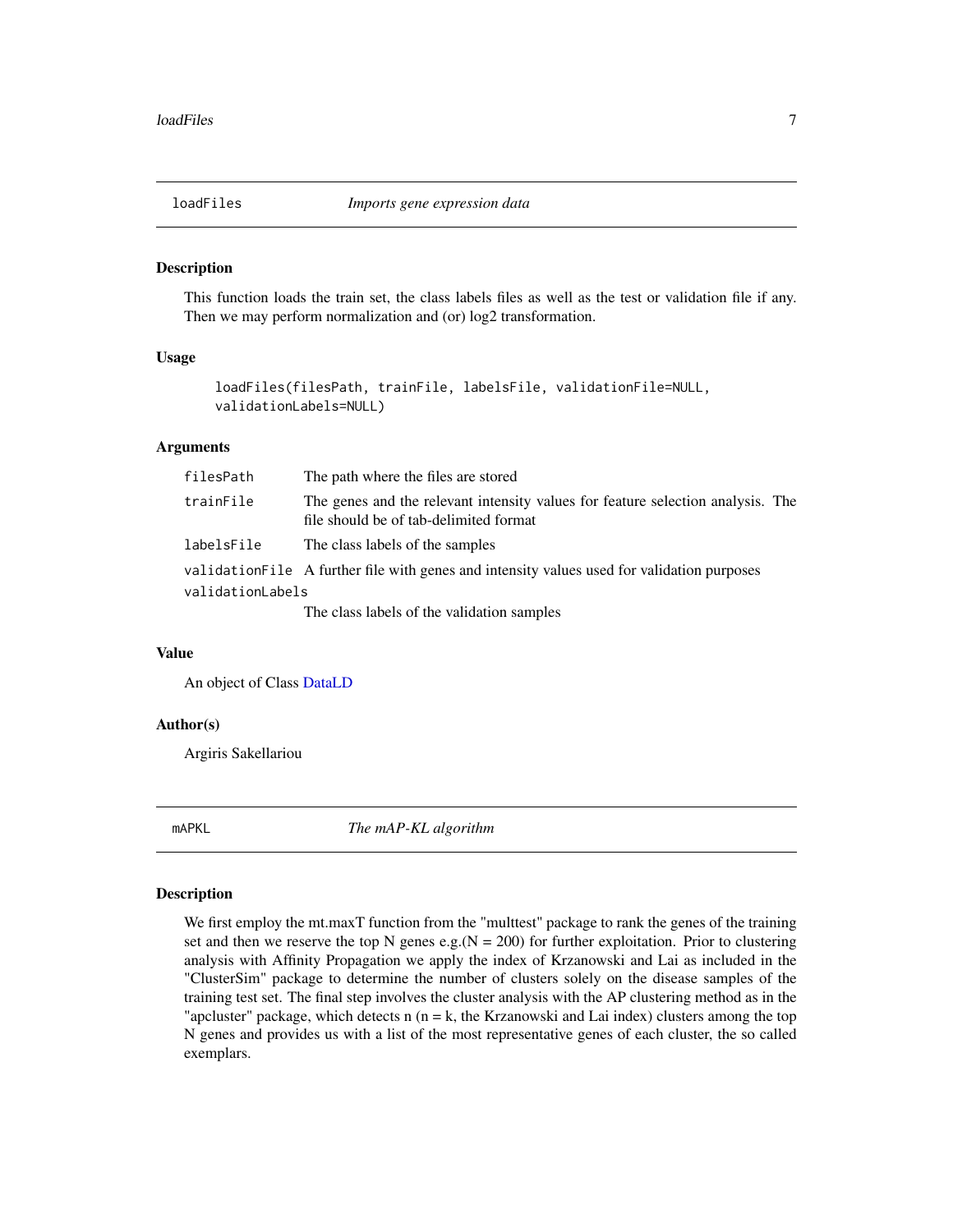# Usage

```
mAPKL(trObj,classLabels,valObj=NULL,dataType=6,statTest="t",permutations=1000,
features=200,minClusters=2,maxClusters=50,FC="limma",bimaxit=50,r=2)
```
# Arguments

| trObj        | The train eSet object.                                                                                                                                                               |
|--------------|--------------------------------------------------------------------------------------------------------------------------------------------------------------------------------------|
| classLabels  | The varLabels name in the eSet object where the class labels are stored e.g<br>"type".                                                                                               |
| valObj       | The validation eSet object (if not NULL).                                                                                                                                            |
| dataType     | The type of the data e.g 6-ratio data without normalization and 7-interval or<br>mixed (ratio $\&$ interval) data without normalization as described in "clusterSim"<br>package.     |
| statTest     | The statistical test applied to the geneIntensities. The available tests described<br>in mt.maxT documentation in "multtest" package.                                                |
| permutations | The number of permutations.                                                                                                                                                          |
| features     | The top N genes to be kept.                                                                                                                                                          |
| minClusters  | The minimum number of clusters that can be identified.                                                                                                                               |
| maxClusters  | The maximum number of clusters that can be identified.                                                                                                                               |
| FC           | The Fold Change of the exemplars according to "Limma" (default). Alterna-<br>tively the "SAM" approach may be computed.                                                              |
| bimaxit      | The maximum number of bisection steps performed by the AP algorithm. The<br>(default) value is "50".                                                                                 |
| r            | The argument r is used to transform the resulting distances by computing the<br>r-th power. To obtain negative squared distances as in Frey's and Dueck's (use<br>$r=2$ as default). |

# Value

| rankedIntens | The top N ranked genes with their intensity values                      |
|--------------|-------------------------------------------------------------------------|
| exemplTrain  | The intensity values of the exemplars in the training set               |
| exemplTest   | The intensity values of the exemplars in the validation set if not NULL |
| statistic    | A list with the overall results of the "mt.maxT" analysis               |
| adjp         | The adjusted p-values according to the statistical analysis             |
| pVal         | The raw p-values according to the statistical analysis                  |
| fc           | The Fold Change of the exemplars                                        |
| exemplars    | The selected "significant" probe ids/genes                              |
| clusters     | The probe ids/genes per cluster                                         |

# Author(s)

Argiris Sakellariou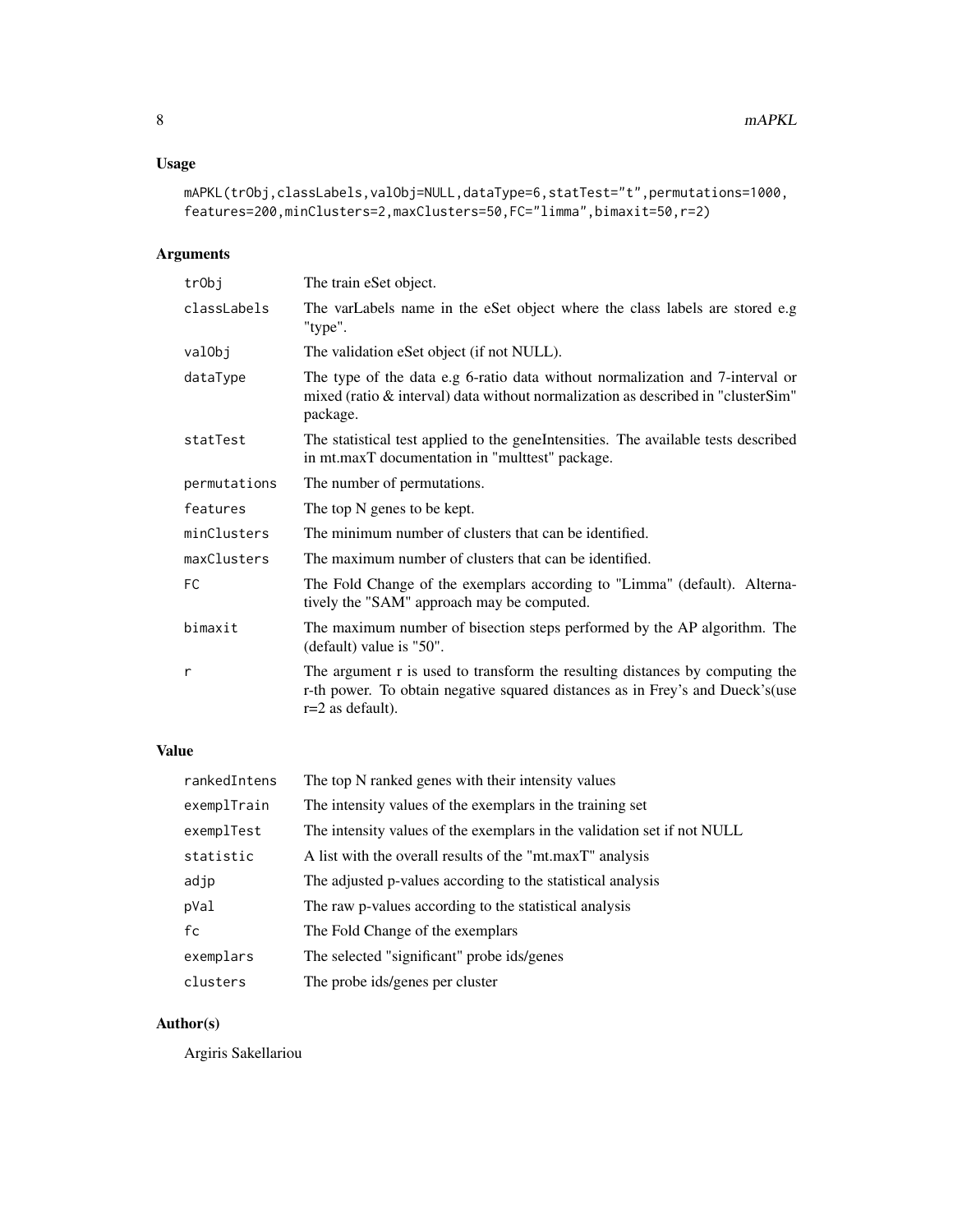#### <span id="page-8-0"></span>References

A. Sakellariou, D. Sanoudou, and G. Spyrou, "Combining multiple hypothesis testing and affinity propagation clustering leads to accurate, robust and sample size independent classification on gene expression data," BMC Bioinformatics, vol. 13, p. 270, 2012.

#### Examples

```
## Using separate train-test samples
## Load the necessary files based on Breast cancer data as included in the
## package mAPKLData
library(mAPKLData)
data(mAPKLData)
breast <- sampling(Data=mAPKLData, valPercent=40, classLabels="type", seed=135)
normTrainData <- preprocess(breast$trainData)
normTestData <- preprocess(breast$testData)
exprs(breast$trainData) <- normTrainData$clL2.normdata
exprs(breast$testData) <- normTestData$clL2.normdata
out.clL2 <- mAPKL(trObj=breast$trainData, classLabels="type",
valObj=breast$testData, dataType=7)
```
mAPKLRes-class *Class "mAPKLRes"*

#### <span id="page-8-1"></span>**Description**

S4 class for storing mAPKL analysis results

#### **Slots**

The following slots are defined for [mAPKLRes](#page-8-1) objects:

rankedIntens: The top N ranked genes along with their intensity values exemplTrain: An eSet class object formed with the exemplars of the training set exemplTest: An eSet class object formed with the exemplars of the validation set if not NULL statistic: A list with the overall results of the "mt.maxT" analysis adjp: The adjusted p-values according to the statistical analysis pVal: The raw p-values according to the statistical analysis fc: The Fold Change of the exemplars exemplars: The selected "significant" probe ids/genes clusters: The probe ids/genes per cluster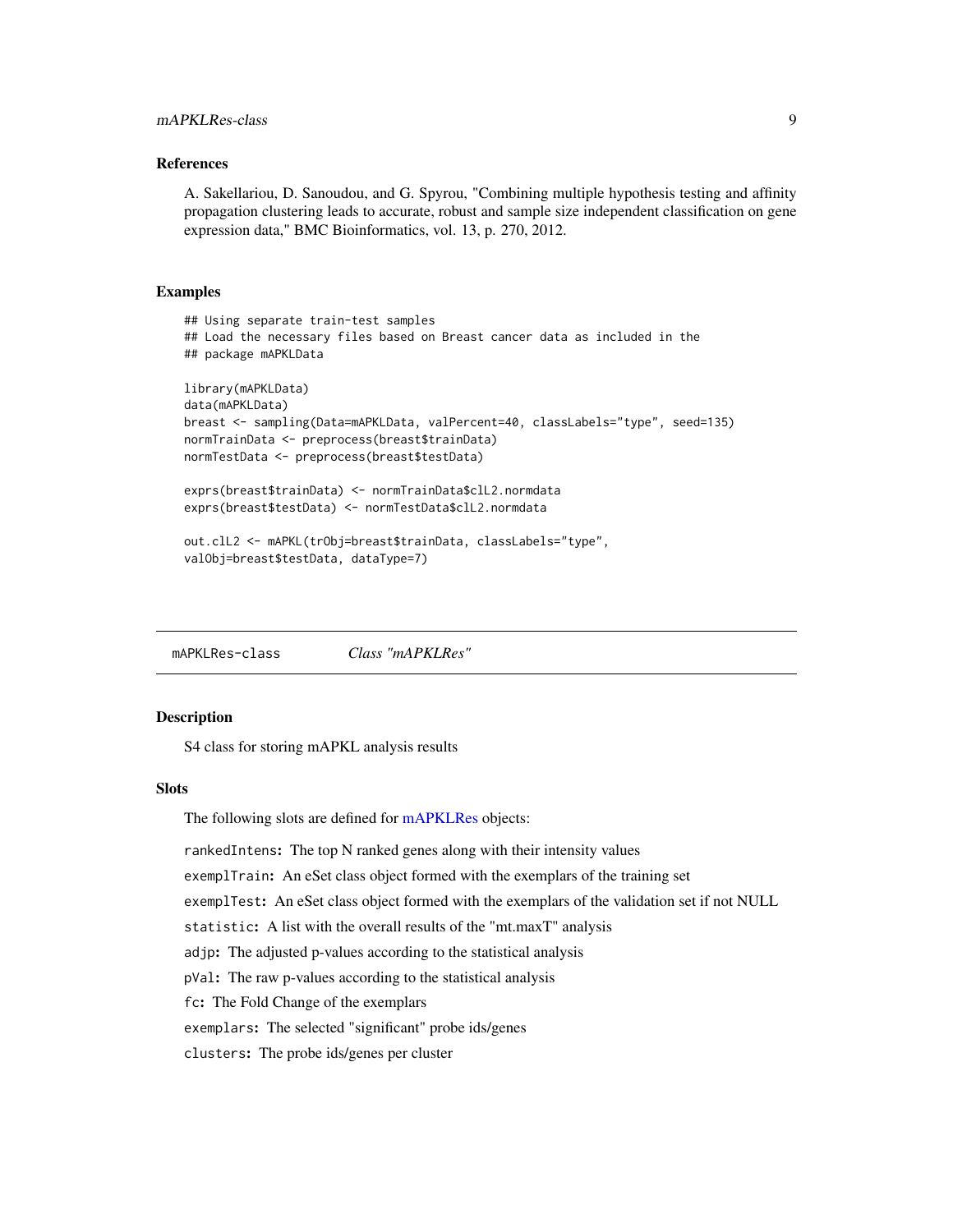<span id="page-9-0"></span>10 metrics metrics and the contract of the contract of the contract of the contract of the contract of the contract of the contract of the contract of the contract of the contract of the contract of the contract of the con

# Author(s)

Argiris Sakellariou <a.sakellariou@gonkhosp.gr>

metrics *Computes several clasification metrics*

#### Description

This function calculates several classification related metrics. It uses the original and the predicted samples' labels to quantify the quality of the classification process. Those meassures give us a direct outlook of the selected "genes" and how well discriminate between two phenotypes.

### Usage

metrics(classLbls, predLbls)

# Arguments

| classLbls | The initial class labels.   |
|-----------|-----------------------------|
| predLbls  | The predicted class labels. |

# Value

| AUC         | The Area Under the ROC curve as a degree of samples discrimination |
|-------------|--------------------------------------------------------------------|
| Accuracy    | The classification accuracy                                        |
| MCC.        | The MCC classification meassure                                    |
| Specificity | The degree of true negative's identification                       |
| Sensitivity | The degree of true positive's identification                       |

#### Author(s)

Argiris Sakellariou

#### Examples

```
## Suppose 'val' represent the correct validation set labels
## and 'predictions' the predicted labels according to an SVM model
    val \leq c(rep(\emptyset, \emptyset), rep(1, 4))predictions \leq c (rep(0,6),1,1,rep(1,3),0)
```

```
perfMetrics <- metrics(classLbls=val, predLbls=predictions)
```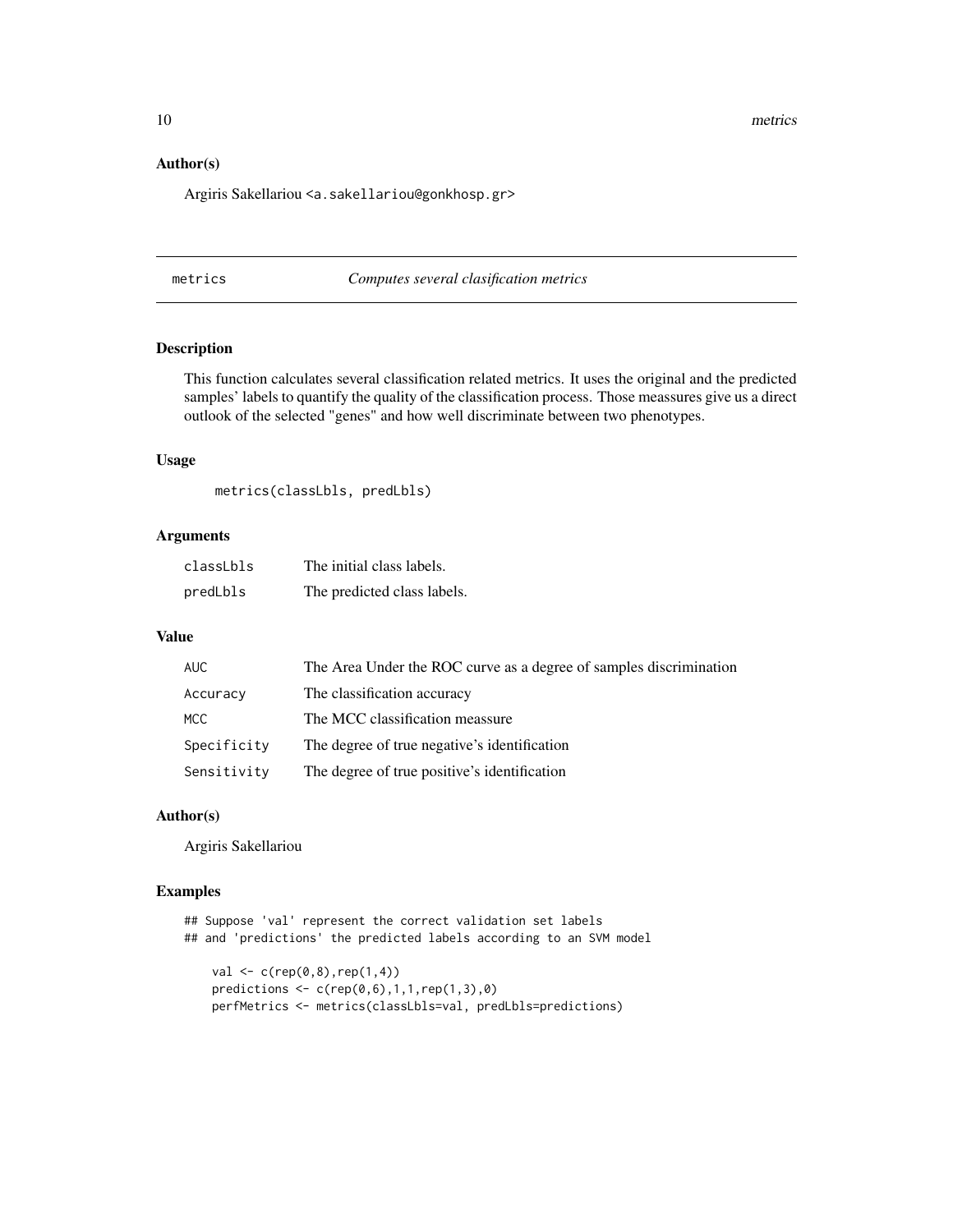<span id="page-10-0"></span>NetAttr-class *Class "NetAttr"*

#### <span id="page-10-1"></span>Description

S4 class for storing some network characteristics of the top ranked genes

# **Slots**

The following slots are defined for [NetAttr](#page-10-1) objects:

edgelist: The Node1 & Node2 & Weight edgelist matrix

degree: The Local, Global and their Weighted values of the "degree" characteristic

closeness: The Weighted values of the Local and Global "closeness" characteristic

betweenness: The Weighted values of the Local and Global "betweenness" characteristic

transitivity: The Weighted values of the Local and Global "transitivity" characteristic

# Author(s)

Argiris Sakellariou <a.sakellariou@gonkhosp.gr>

netwAttr *Calculates network characteristics*

#### **Description**

Calculate some basic network characteristics of the top ranked genes

#### Usage

```
netwAttr(mAPKLObj, net="clr")
```
#### Arguments

| mAPKLObi | An object of mAPKL class.                                                 |
|----------|---------------------------------------------------------------------------|
| net      | The network reconstruction method to be employed. The user may select be- |
|          | tween "clr" (default). "aracne.a" and "aracne.m".                         |

#### Details

It calculates some basic network characteristics. Those include the "degree", the "closeness", the "betweenness", and finally the "transitivity" or else clustering coefficient. We calculate the weighted values for both local and global scores.

The three available network reconstruction options are:

clr: Context Likelihood or Relatedness Network

aracne.a: Algorithm for the Reconstruction of Accurate Cellular Networks (additive model) aracne.m: Algorithm for the Reconstruction of Accurate Cellular Networks (multiplicative model)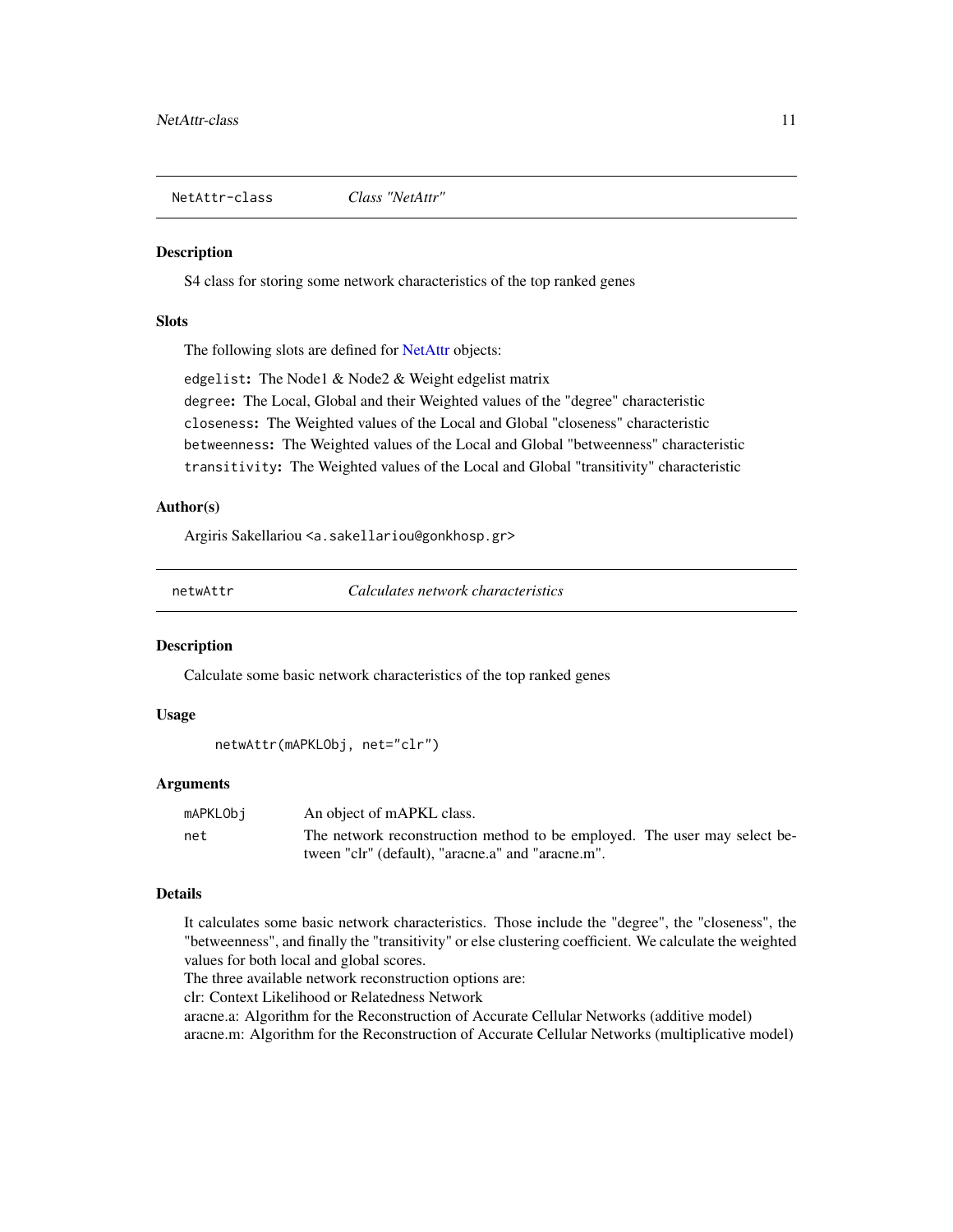# <span id="page-11-0"></span>12 preprocess

# Value

Upon successful completion, the function returns an [NetAttr](#page-10-1) object.

# Author(s)

Argiris Sakellariou

# Examples

```
library(mAPKLData)
data(mAPKLData)
breast <- sampling(Data=mAPKLData, valPercent=40, classLabels="type", seed=135)
normTrainData <- preprocess(breast$trainData)
normTestData <- preprocess(breast$testData)
exprs(breast$trainData) <- normTrainData$clL2.normdata
exprs(breast$testData) <- normTestData$clL2.normdata
out.clL2 <- mAPKL(trObj=breast$trainData, classLabels="type",
valObj=breast$testData, dataType=7)
net.attr <- netwAttr(mAPKLObj=out.clL2)
```

| preprocess | Performs normalization and/or log2 transformation |
|------------|---------------------------------------------------|
|            |                                                   |

# Description

This function performs normalization and/or log2 transformation on gene expression data.

#### Usage

```
preprocess(exprsObj,log2=TRUE, norm="ALL", destname=NULL)
```
#### Arguments

| exprsObj         | An eSet object where its assay data will be normalized                                                                                                               |
|------------------|----------------------------------------------------------------------------------------------------------------------------------------------------------------------|
| log <sub>2</sub> | Performs logarithmic transformation of base 2 prior to any normalization. The<br>default value is TRUE                                                               |
| norm             | The user may define a specific normalization method rather than "ALL" which is<br>the default case. The available abbreviations are described in the details section |
| destname         | Here we define the destination path and the name of the jpeg file with the density<br>plots. The default path is the working directory                               |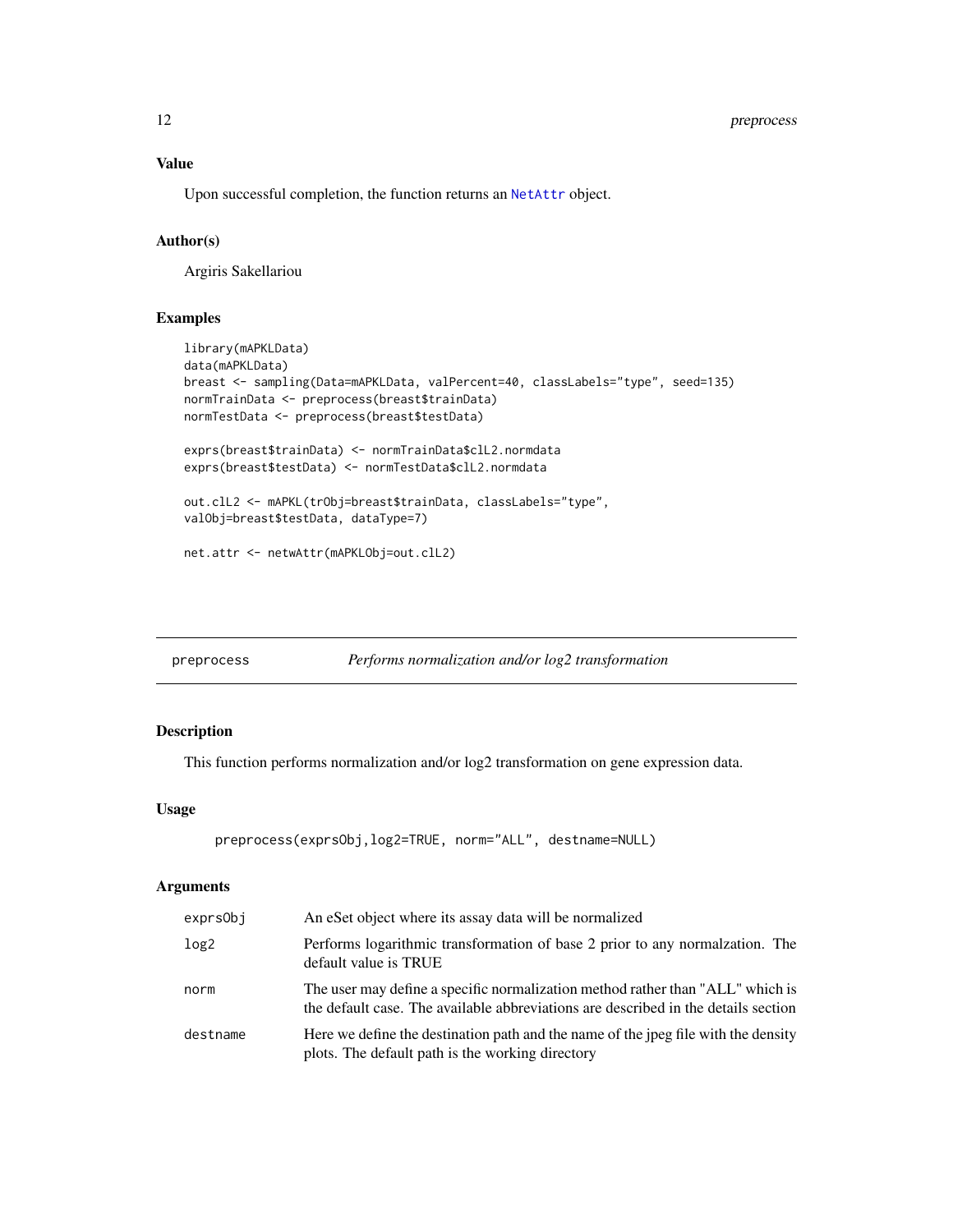# <span id="page-12-0"></span>probes2pathways 13

## Details

The available normalization methods are: Mean-centering normalization "mc" z-score normalization "z" Quantile normalization "q" Cyclic loess normalization "cl" Mean-centering normalization and log2 transformation "mcL2" z-score normalization and log2 transformation "zL2" Quantile normalization and log2 transformation "qL2" Cyclic loess normalization and log2 transformation "clL2"

# Value

| rawdata       | The initial gene expression values                       |
|---------------|----------------------------------------------------------|
| mc.normdata   | The values after 'mean-centering' normalization          |
| z.normdata    | The values after 'z-score' normalization                 |
| g.normdata    | The values after 'quantile' normalization                |
| cl.normdata   | The values after 'cyclic loess' normalization            |
| mcL2.normdata | The values after 'mean-centering' normalization and log2 |
| zL2.normdata  | The values after 'z-score' normalization and log2        |
| gL2.normdata  | The values after 'quantile' normalization and log2       |
| clL2.normdata | The values after 'cyclic loess' normalization and log2   |

# Author(s)

Argiris Sakellariou

# Examples

```
library(mAPKLData)
data(mAPKLData)
varLabels(mAPKLData)
breast <- sampling(Data=mAPKLData, valPercent=40, classLabels="type", seed=135)
normTrainData <- preprocess(exprsObj=breast$trainData)
```
probes2pathways *Extract pathways from "exemplars"*

#### Description

The user may extract the pathways where the "exemplars" are involved with the aid of the reactome database.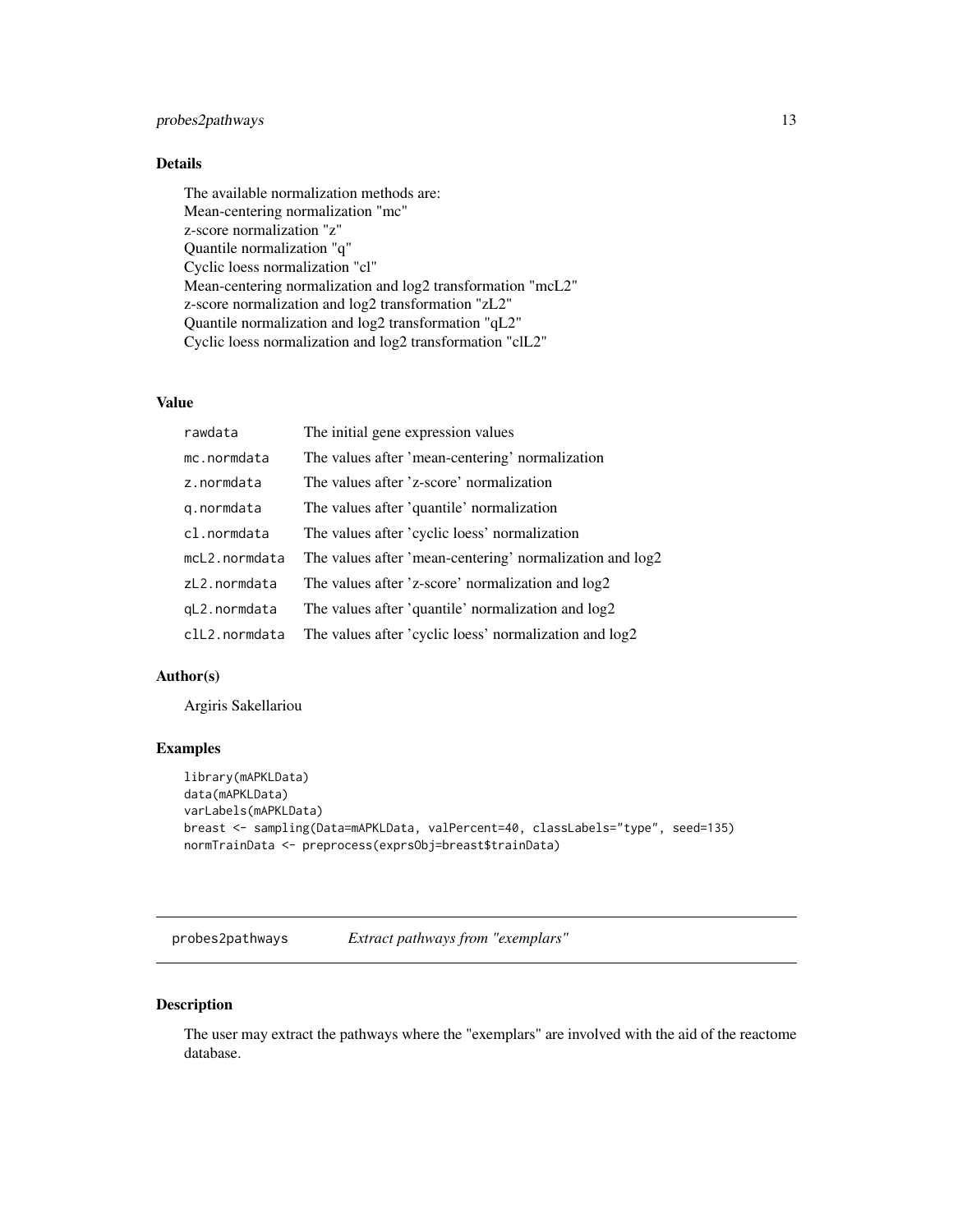#### <span id="page-13-0"></span>Usage

probes2pathways(annotObj)

#### Arguments

annotObj The "Annot" class object.

# Details

This function utilizes the "Annot" class object as returned by the "annotate" function to extract the pathways where the "exemplars" are involved with the aid of the "reactome" database. We employ the probe Ids for the matching.

# Author(s)

Argiris Sakellariou

#### Examples

## We use the "exemplars" from the mAPKL.Rd example

```
exemplrs <- c(24, 26, 42, 45, 63, 81, 95, 99, 102, 113, 134, 135, 145, 152, 168)
names(exemplrs)<- c("215717_s_at", "1561358_at", "222752_s_at", "233922_at",
"218871_x_at", "33323_r_at", "244311_at", "220932_at", "205508_at", "209596_at",
"215180_at", "1560638_a_at", "201852_x_at", "229947_at", "221731_x_at")
gene.info <- annotate(exemplrs,"hgu133plus2.db")
## We now use the "gene.info" to identify the relevant pathways
```
probes2pathways(gene.info)

report *Produce an HTML report of the mAP-KL analysis*

#### Description

This function gathers the results of several analysis sessions ( feature selection, classification, annotation and network) and produces a report in HTML format.

#### Usage

```
report(mAPKLObj, ClassifyObj, AnnotObj=NULL, netObj=NULL, file)
```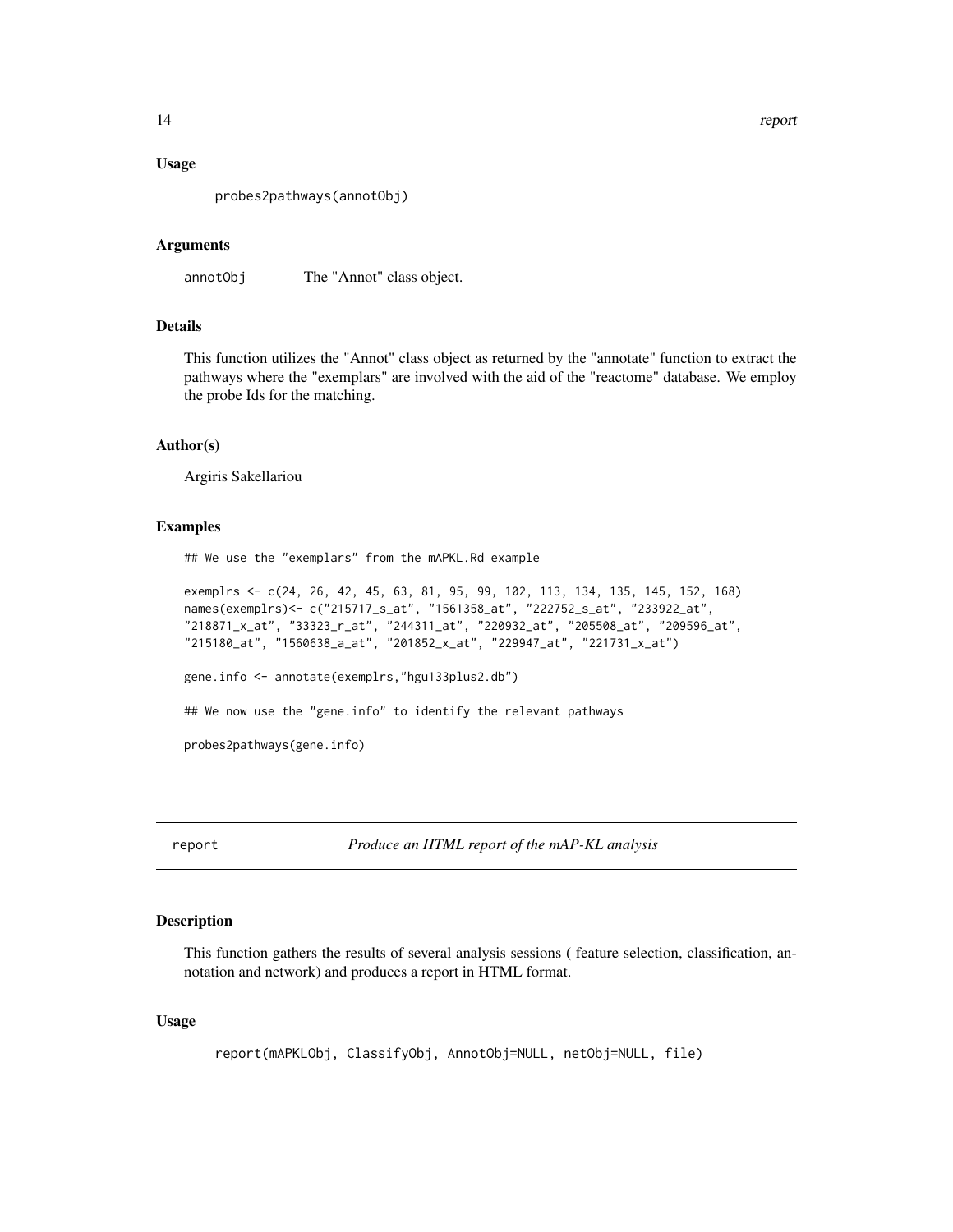#### report to the contract of the contract of the contract of the contract of the contract of the contract of the contract of the contract of the contract of the contract of the contract of the contract of the contract of the

#### Arguments

| mAPKLObi    | An object of mAPKL class.                         |
|-------------|---------------------------------------------------|
| ClassifyObj | An object of mAPKL class.                         |
| AnnotObi    | An object of Annot class.                         |
| netObi      | An object of NetAttr class.                       |
| file        | The full path and the name of the produced report |

#### Details

It presents the data samples with their phenotype labels, the exemplars with their statistical scores( adj.p-value, p-value and fc), and network characteristics (like weighted local degree,closeness,betweenness, transitivity) if such a network analysis has been performed. In addition, the report presents the classification performance achieved by those exemplars (either cross-validation or hold-out), and finally several annoation information (symbol, entrez id, ensemble id, and their chromosomal location) if an annotation analysis has been carried out.

#### Value

Upon successful completion an HTML report is saved in the working directory.

#### Author(s)

Argiris Sakellariou

#### Examples

```
## When a network attributes object is present
## Not run: report(out, class.pred, class.metrics, netObj=net.attr,
"C:/.../.../mAPKLreport.html")#Define a local path to store your report
## End(Not run)
## When an annotation object is present
## Not run: report(out,class.pred,class.metrics,gene.info,
"C:/.../.../mAPKLreport.html")#Define a local path to store your report
## End(Not run)
## Without annotation and network attributes objects
## Not run: report(out,class.pred,class.metrics,
file="C:/.../.../mAPKLreport.html")#Define a local path to store your report
```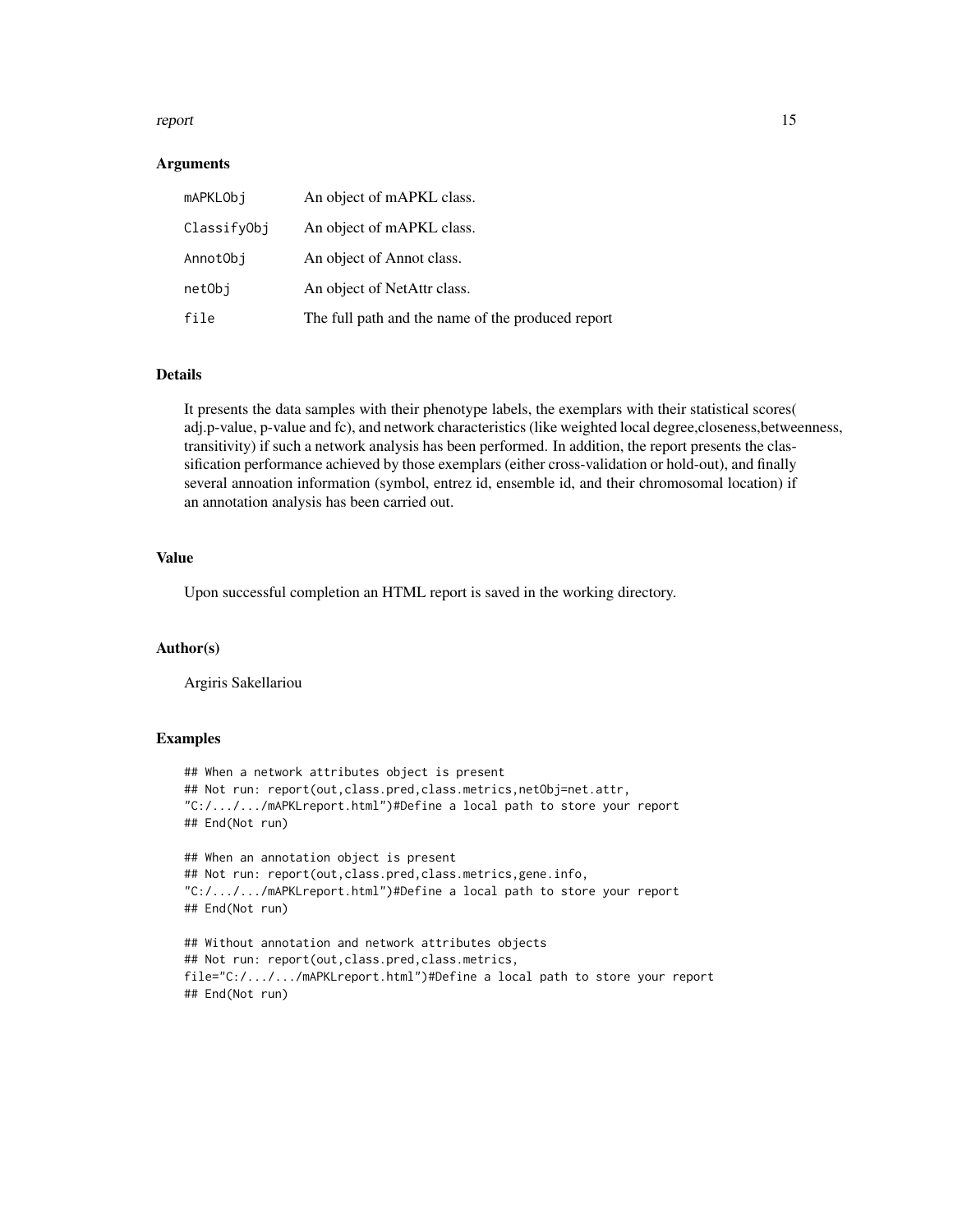<span id="page-15-0"></span>

# Description

This function takes as input a dataset and splits it into a train and a test set based to a user defined percentage.

#### Usage

sampling(Data,valPercent,classLabels,seed)

# Arguments

| Data        | The input dataset to be split as an eSet object.                                       |
|-------------|----------------------------------------------------------------------------------------|
| valPercent  | The percentage of the input dataset used for validation purposes e.g. 40.              |
| classLabels | The varLabels name in the eSet object where the class labels are stored e.g<br>"type". |
| seed        | Setting the seed number for reproducible sampling. The default value is 1.             |

# Value

| trainData | The data used for training as an eSet object   |
|-----------|------------------------------------------------|
| testData  | The data used for validation as an eSet object |

# Author(s)

Argiris Sakellariou

# Examples

```
library(mAPKLData)
data(mAPKLData)
breast <- sampling(Data=mAPKLData, valPercent=40, classLabels="type", seed=135)
```